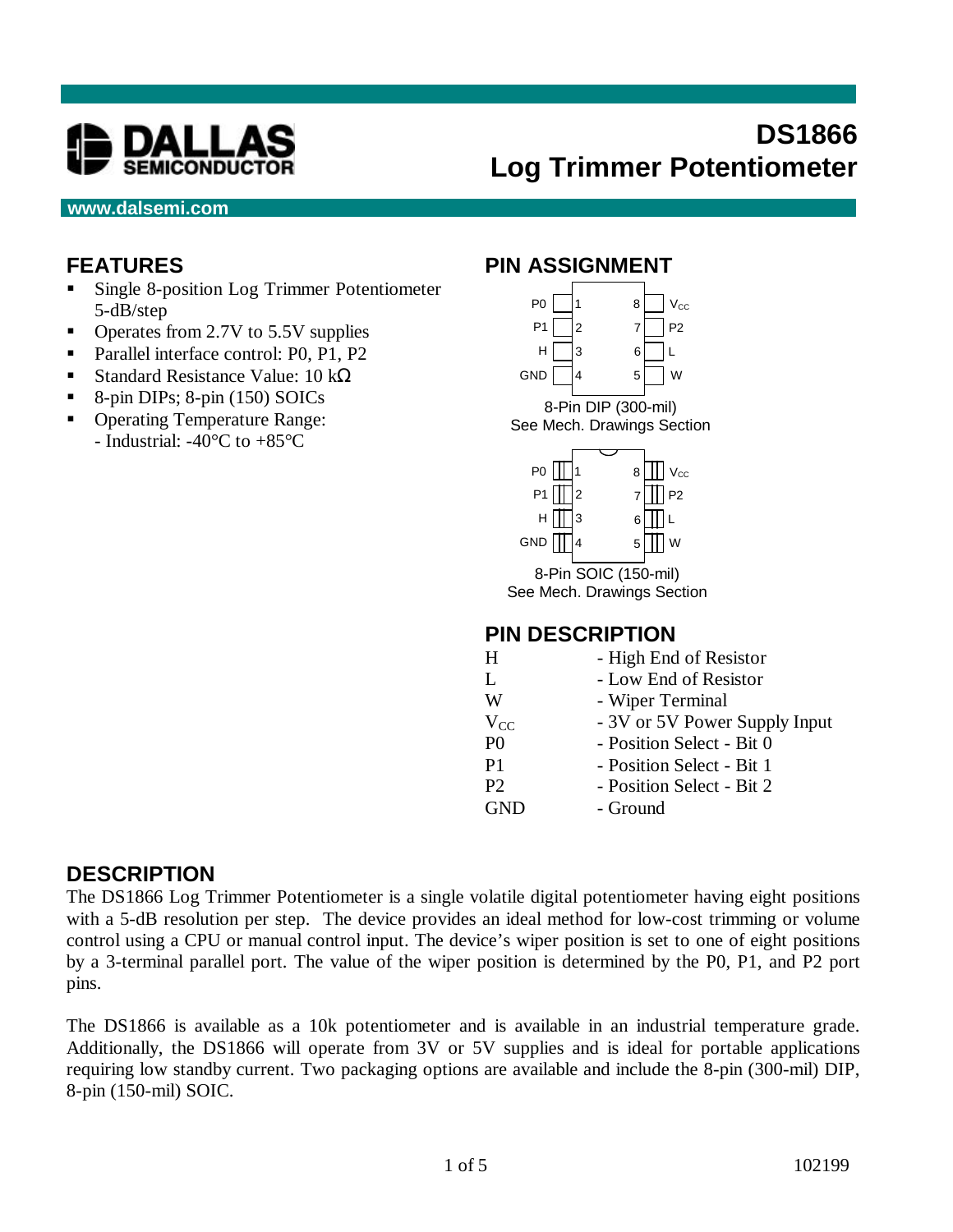### **OPERATION**

The DS1866 is a single volatile potentiometer. The device has a total of eight positions providing a resolution of 5 dB per step and giving a total attenuation range of 0 dB to -35 dB. These tap points are accessible to the W-terminal whose position is controlled via a 3-terminal parallel port consisting of input signals P0, P1, and P2. A block diagram of the DS1866 is shown in Figure 1.

Wiper position setting of the DS1866 is determined by the states of the P0, P1, and P2 input terminals. Table 1 below outlines position setting versus value of the parallel port inputs. A Position-0 setting places the wiper position at the L-terminal of the potentiometer and provides 35 dB of attenuation. As wiper position increases, attenuation decreases with Position-7 giving 0 dB of attenuation.

On power-up, the wiper position of the DS1866 will be set to the P0, P1, and P2 values.

| <b>P2 P1 P0</b> | <b>Wiper</b>    | <b>Attenuation</b> |
|-----------------|-----------------|--------------------|
| (binary)        | <b>Position</b> | (dB)               |
| 000             |                 | 35 dB              |
| 001             |                 | 30 dB              |
| 010             | $\overline{2}$  | 25 dB              |
| 011             | 3               | 20dB               |
| 100             |                 | 15dB               |
| 101             | 5               | 10dB               |
| 110             | 6               | 5 dB               |
| 111             |                 | 0 dB               |

#### **PIN DESCRIPTIONS**

 $V_{CC}$  **- Power Supply Terminal.** The DS1866 will support supply voltages ranging from  $+2.7$  to  $+5.5$ volts.

#### **GND - Ground Terminal.**

**H - High-end Resistor.** This is the high-end terminal of the potentiometer. It is not required that this terminal be connected to a potential greater than the L-terminal. Maximum voltage on the H-terminal can not exceed the power supply voltage,  $V_{CC}$ , or go below ground.

**L - Low-end Resistor.** This is the low-end terminal of the potentiometer. It is not required that this terminal be connected to a potential less than the H-terminal. Maximum voltage on the L-terminal can not exceed the power-supply voltage,  $V_{CC}$ , or go below ground.

**W - Wiper of the Potentiometer.** This pin is the wiper terminal of the potentiometer. Its position on the resistor array is controlled by the 3-terminal parallel port. Maximum voltage on the W-terminal can not exceed the power supply voltage,  $V_{CC}$ , or go below ground.

**P0 - Bit 0.** P0 is the bit 0 data input to the parallel port.

**P1 - Bit 1.** P1 is the bit 1 data input to the parallel port.

**P2 - Bit 2.** P2 is the bit 2 data input to the parallel port.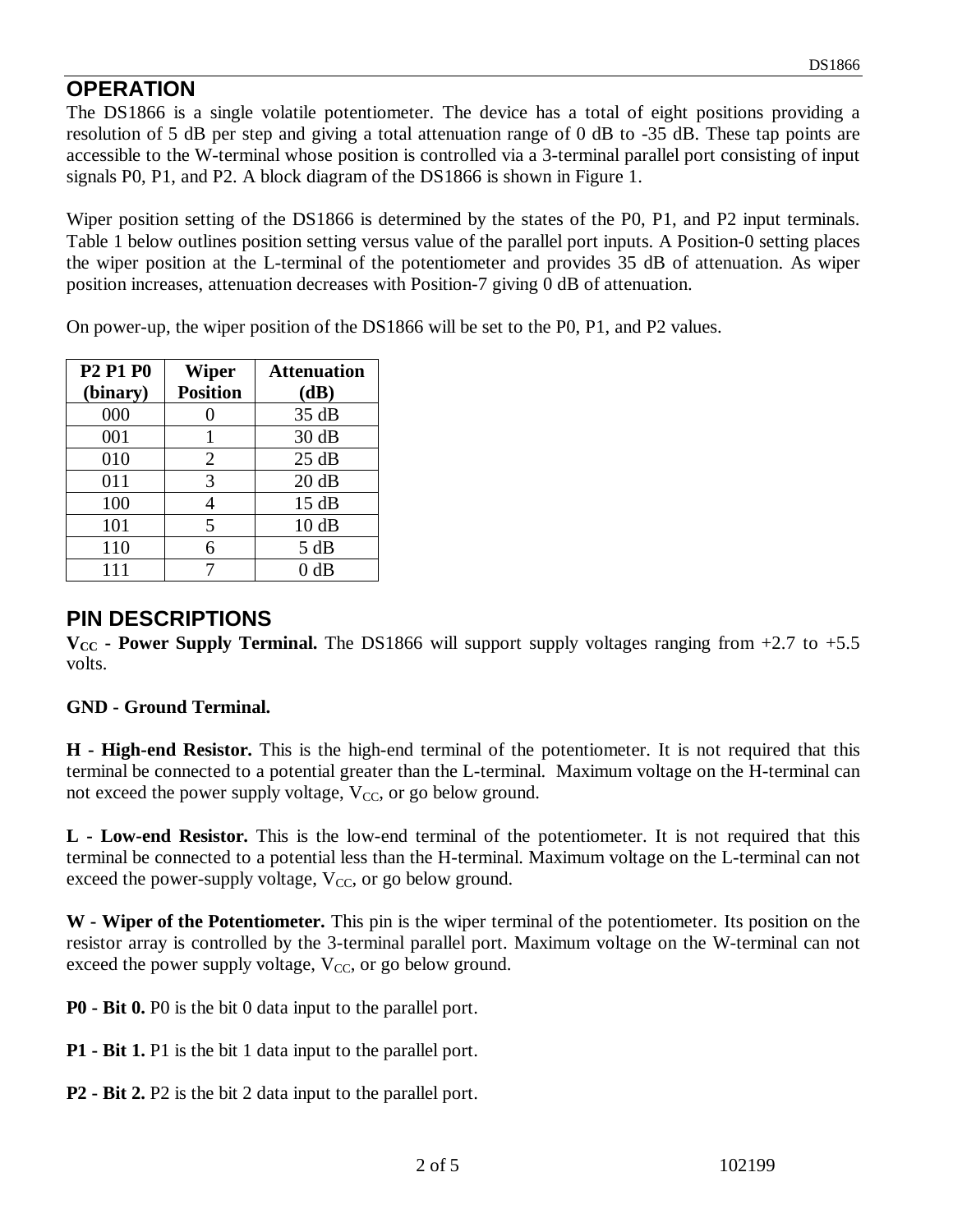**One Time Programmability (OTP).** The DS1866 can be easily used as an OTP device. This can be accomplished by terminating the P0, P1, or P2 to desired logic levels during system manufacturing. On power up, the value of P0, P1, and P2 will then set the wiper position setting of the DS1866.

## **DS1866 BLOCK DIAGRAM** Figure 1

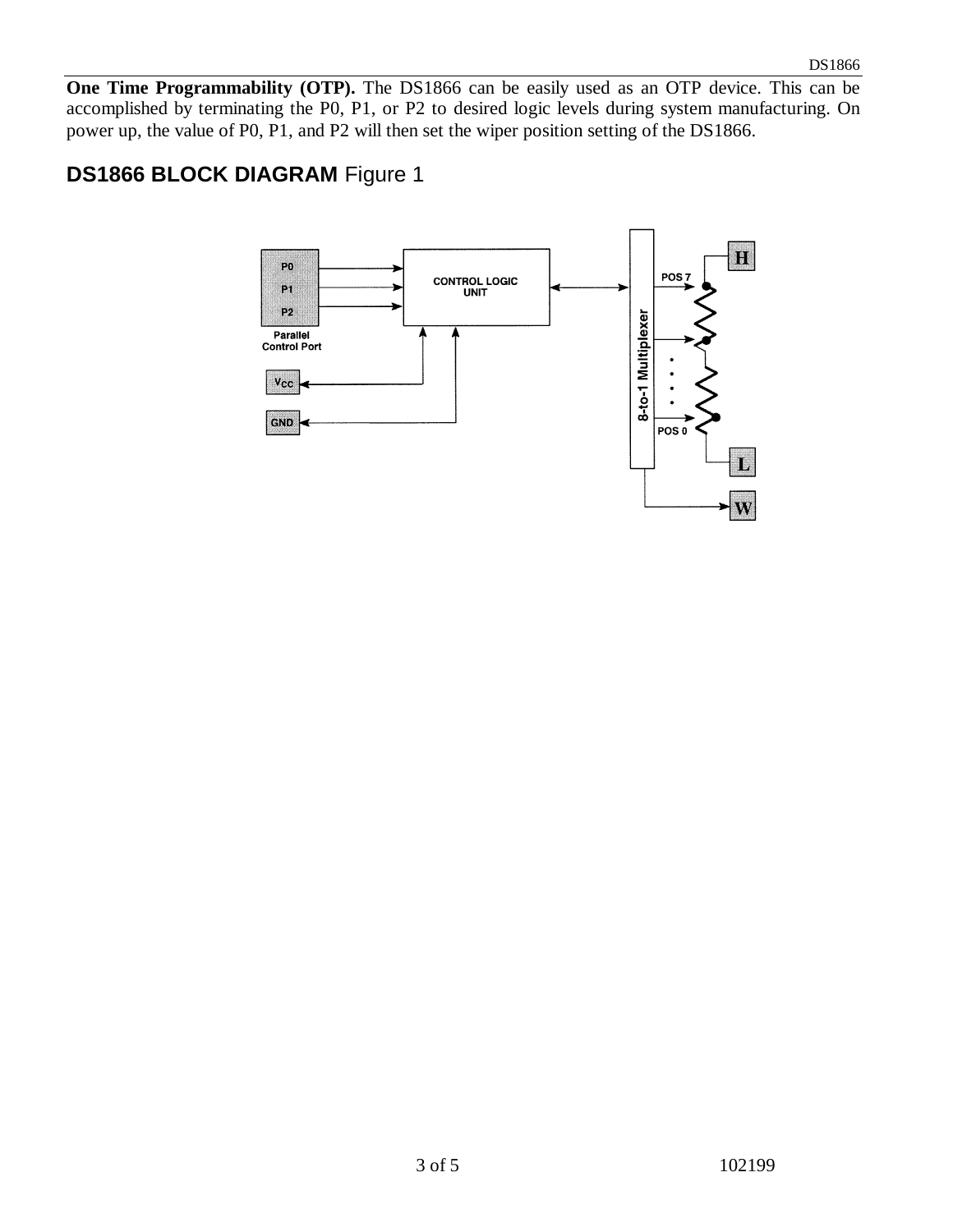## **ABSOLUTE MAXIMUM RATINGS\***

| Voltage on Any Pin Relative to Ground | $-0.5V$ to $+7.0V$                                    |
|---------------------------------------|-------------------------------------------------------|
| <b>Operating Temperature</b>          | -40 $\rm{^{\circ}C}$ to +85 $\rm{^{\circ}C}$          |
| <b>Storage Temperature</b>            | -55 $\mathrm{^{\circ}C}$ to +125 $\mathrm{^{\circ}C}$ |
| <b>Soldering Temperature</b>          | $260^{\circ}$ C for 10 seconds                        |

\* This is a stress rating only and functional operation of the device at these or any other conditions above those indicated in the operation sections of this specification is not implied. Exposure to absolute maximum rating conditions for extended periods of time may affect reliability.

| <b>RECOMMENDED DC OPERATING CONDITIONS</b> |               |            |            |               | (-40°C to +85°C) |              |
|--------------------------------------------|---------------|------------|------------|---------------|------------------|--------------|
| <b>PARAMETER</b>                           | <b>SYMBOL</b> | <b>MIN</b> | <b>TYP</b> | <b>MAX</b>    | <b>UNITS</b>     | <b>NOTES</b> |
| <b>Supply Voltage</b>                      | $\rm V_{CC}$  | $+2.7$     |            | 5.5           |                  |              |
| Input Logic 1                              | $\rm V_{IH}$  | 2.0        |            | $V_{CC} +0.5$ |                  | 1, 2         |
| Input Logic 0                              | $V_{IL}$      | $-0.5$     |            | $+0.8$        |                  | 1, 2         |
|                                            |               |            |            | $+0.6$        |                  |              |
| Ground                                     | <b>GND</b>    | $GND -0.5$ |            | $GND +0.5$    |                  |              |
| <b>Resistor Inputs</b>                     | L, H, W       | $GND -0.5$ |            | $V_{CC}$ +0.5 |                  |              |

| DC ELECTRICAL CHARACTERISTICS |                           |            | $(-40^{\circ}$ C to $+85^{\circ}$ C; V <sub>CC</sub> = 2.7V to 5.5V) |            |              |              |
|-------------------------------|---------------------------|------------|----------------------------------------------------------------------|------------|--------------|--------------|
| <b>PARAMETER</b>              | <b>SYMBOL</b>             | <b>MIN</b> | <b>TYP</b>                                                           | <b>MAX</b> | <b>UNITS</b> | <b>NOTES</b> |
| <b>Supply Current</b>         | $I_{CC}$                  |            |                                                                      | 400        | μA           |              |
| <b>Input Leakage</b>          | $\mathbf{l}_{\mathrm{U}}$ | $-1$       |                                                                      | $+1$       | иA           |              |
| <b>Wiper Resistance</b>       | $R_W$                     |            | 400                                                                  | 1000       | Ω            |              |
| Wiper Current                 | $\mathrm{I}_\mathrm{W}$   |            |                                                                      |            | mA           |              |
| <b>Standby Current</b>        | <b>I</b> STBY             |            |                                                                      |            |              |              |
| 3 volts                       |                           |            | 10                                                                   |            | μA           |              |
| 5 volts                       |                           |            | 25                                                                   | 50         | $\mu A$      |              |

## **ANALOG RESISTOR CHARACTERISTICS**  $(-40^{\circ}\text{C}$  to  $+85^{\circ}\text{C}$ ;  $V_{CC} = 2.7\text{V}$  to 5.5V)

| <b>PARAMETER</b>               | <b>SYMBOL</b>  | <b>MIN</b> | <b>TYP</b> | <b>MAX</b> | <b>UNITS</b>         | <b>NOTES</b> |
|--------------------------------|----------------|------------|------------|------------|----------------------|--------------|
| End to End Resistor            |                | $-20$      |            | $+20$      | $\%$                 |              |
| Tolerance                      |                |            |            |            |                      |              |
| <b>Absolute Tolerance</b>      |                | $-1.0$     |            | $+1.0$     | dB                   |              |
| $Tap-to-Tap$                   |                | $-1.0$     |            | $+1.0$     | dB                   |              |
| -3 dB Cutoff Frequency         | <b>ICUTOFF</b> |            | <b>MHz</b> |            | <b>MHz</b>           | 10           |
| <b>Temperature Coefficient</b> |                |            | 750        |            | $ppm$ <sup>o</sup> C |              |

| <b>CAPACITANCE</b><br>$(25^{\circ}C; V_{CC} = 2.7V$ to 5.5V) |                  |            |                                                                       |            |              |              |
|--------------------------------------------------------------|------------------|------------|-----------------------------------------------------------------------|------------|--------------|--------------|
| <b>PARAMETER</b>                                             | <b>SYMBOL</b>    | <b>MIN</b> | <b>TYP</b>                                                            | <b>MAX</b> | <b>UNITS</b> | <b>NOTES</b> |
| <b>Input Capacitance</b>                                     | $C_{IN}$         |            |                                                                       |            | pF           |              |
| <b>Output Capacitance</b>                                    | $C_{\text{OUT}}$ |            |                                                                       |            | pΕ           |              |
| AC ELECTRICAL CHARACTERISTICS                                |                  |            | $(-40^{\circ}$ C to +85 $^{\circ}$ C; V <sub>CC</sub> = 2.7V to 5.5V) |            |              |              |
| <b>PARAMETER</b>                                             | <b>SYMBOL</b>    | <b>MIN</b> | TYP                                                                   | <b>MAX</b> | <b>UNITS</b> | <b>NOTES</b> |
| <b>Parallel Port Transition</b>                              | t <sub>PC</sub>  |            |                                                                       | 500        | ns           | 12           |